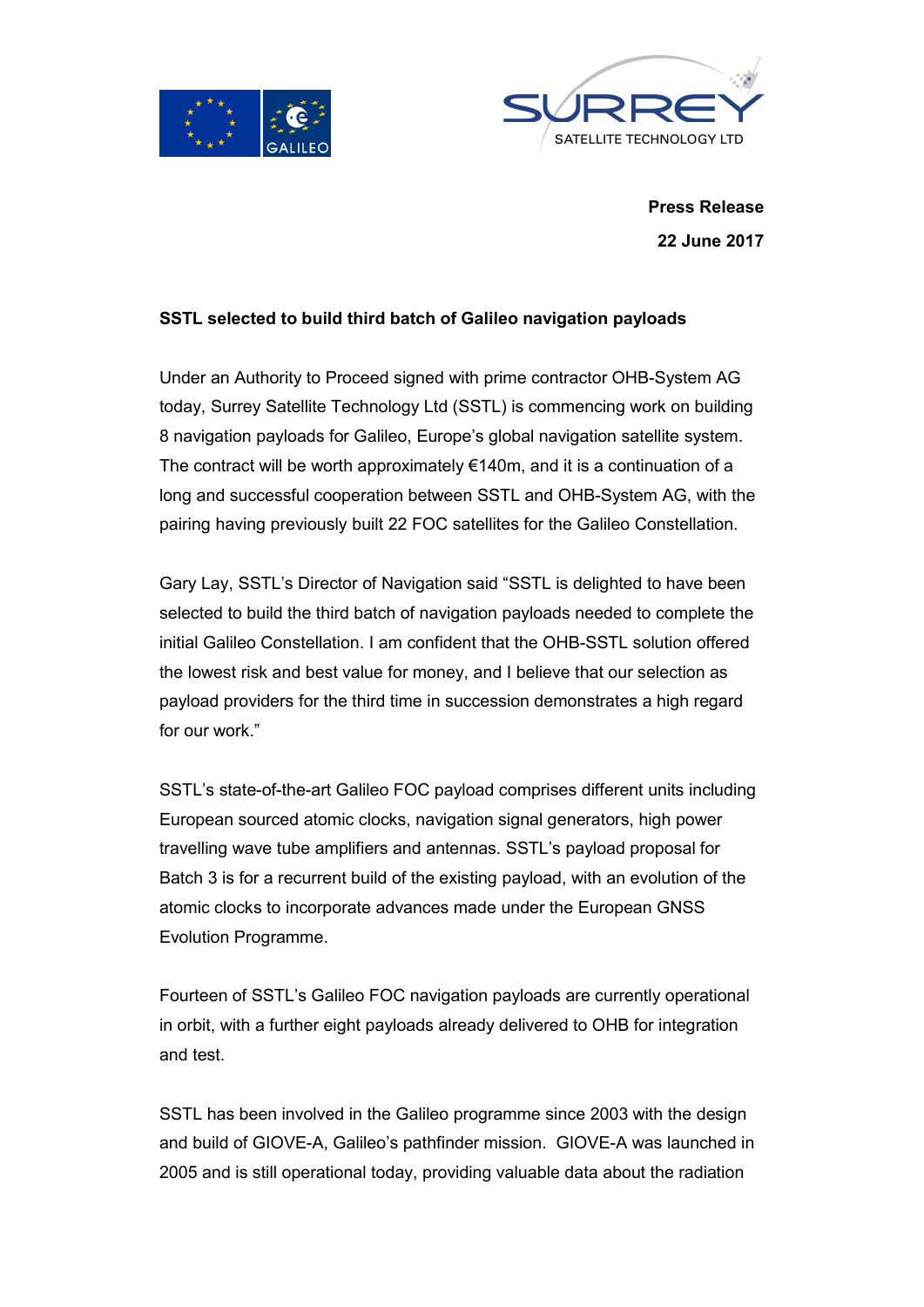



environment in Medium Earth Orbit. An experimental GPS receiver on board GIOVE-A is also used to map out the antenna patterns of GPS satellites for use in planning navigation systems for future high altitude missions in Geostationary orbit, and beyond into deep space.

# **Key facts:**

- Galileo Full Operational Capability Works Order 1 for 14 satellites was placed with the OHB-SSTL team in 2010.
- Galileo Full Operational Capability Works Order 2 for 8 satellites was placed with the OHB-SSTL team in 2012.
- Operational Galileo satellites launches began in 2011 with system completion scheduled for 2020.
- The fully deployed Galileo system will consist of 24 operational satellites plus in-orbit spares, positioned in three circular Medium Earth Orbit (MEO) planes at 23 222 km altitude above the Earth, and at an inclination of the orbital planes of 56 degrees to the equator.

*The Full Operational Capability phase of the Galileo programme is managed and fully funded by the European Union. The Commission and ESA have signed a delegation agreement by which ESA acts as design and procurement agent on behalf of the Commission. The views expressed in this Press Release can in no way be taken to reflect the opinion of the European Union and/or ESA. "Galileo" is a trademark subject to OHIM application number 002742237 by EU and ESA.* 

# **Notes to editor:**

This press release and accompanying images can be viewed, shared or downloaded at http://www.sstl.co.uk/Press-en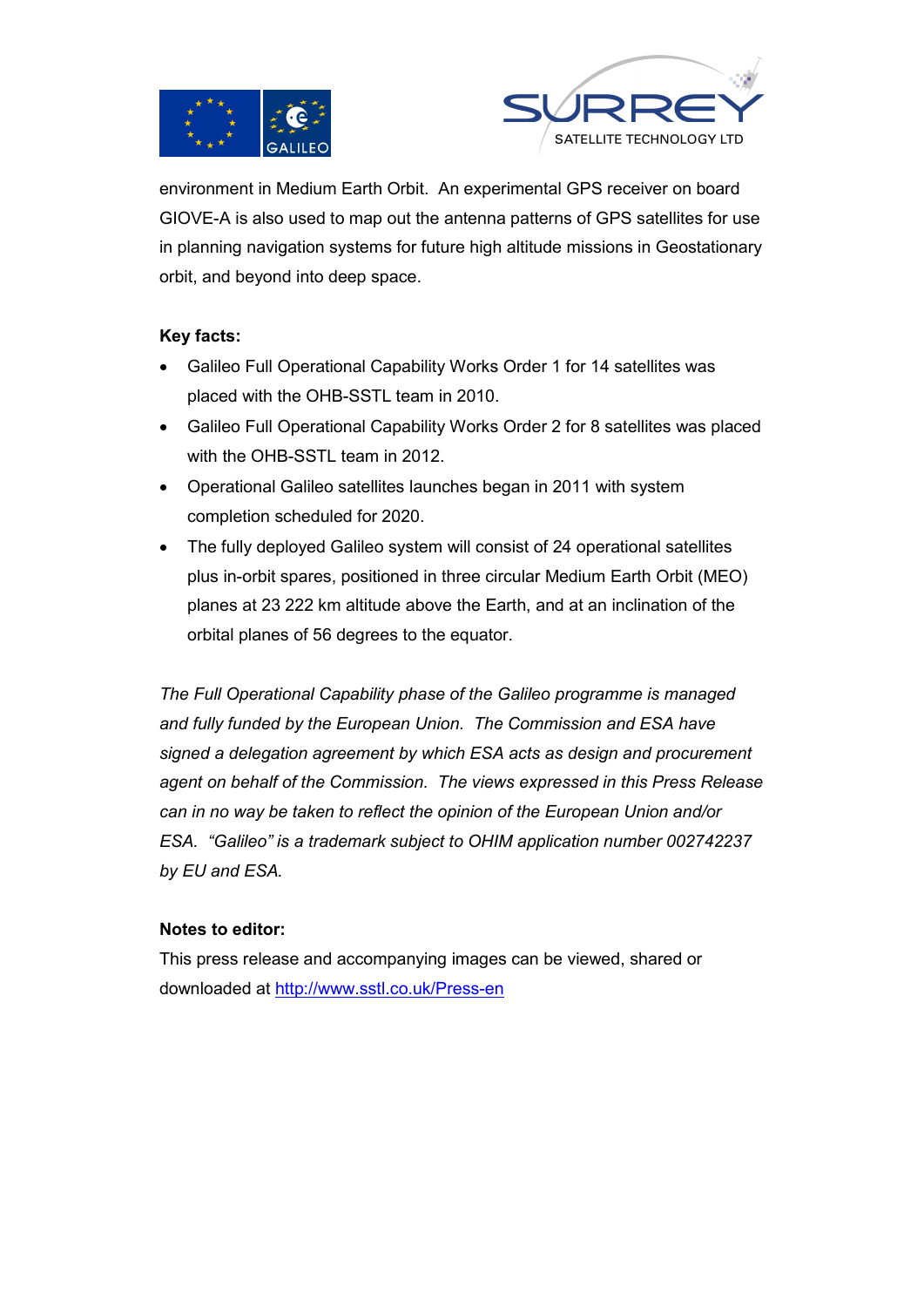





**Galileo FOC payload under manufacture at SSTL**



**SSTL's Galileo payload team with Payload #22, delivered in 2016**

#### **Press Contact:**

Joelle Sykes, PR Manager, SSTL Tel: +44 (0)1483 804243 Mob: 07775 000853 Email: j.sykes@sstl.co.uk